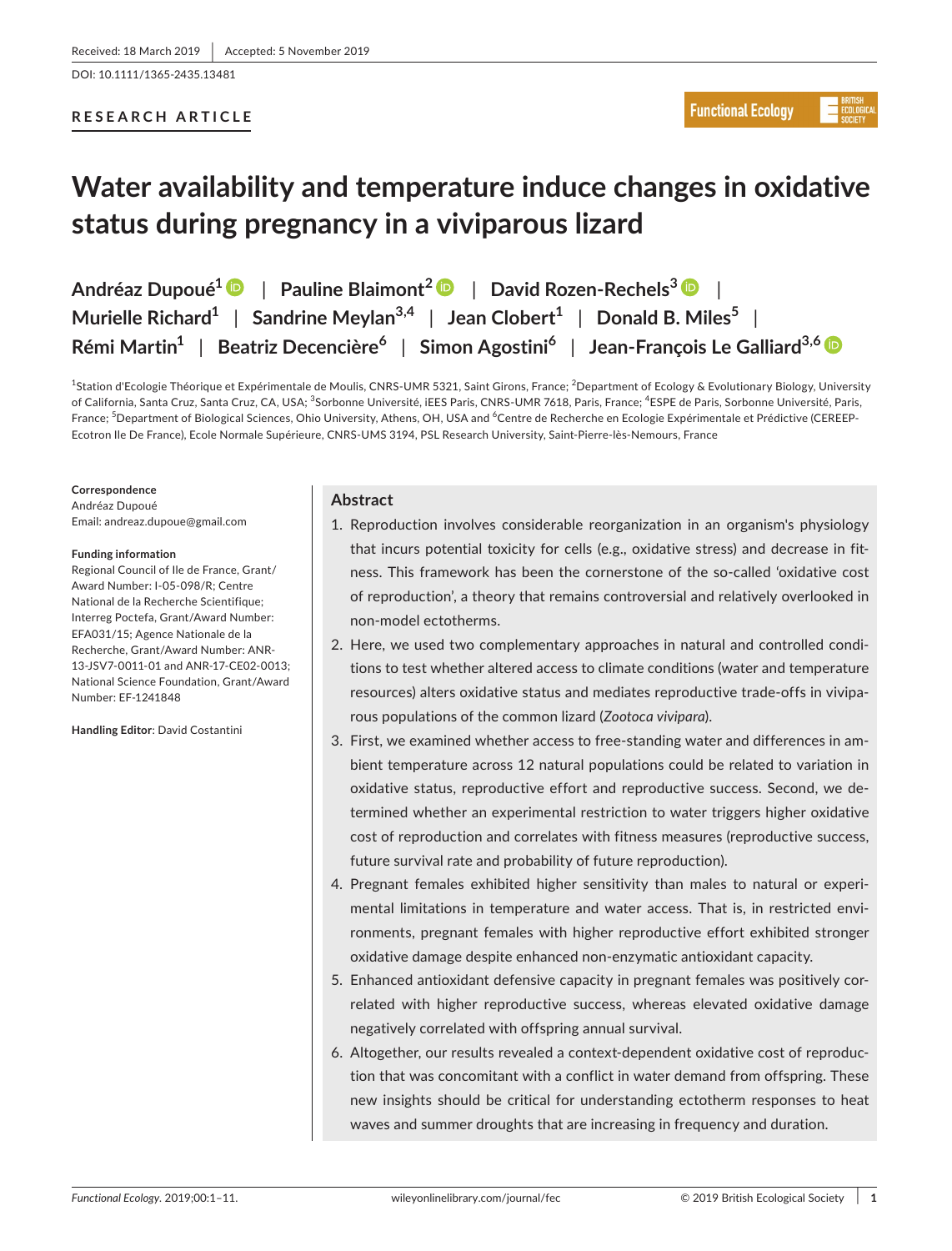#### **KEYWORDS**

antioxidant capacity, ectotherm, fitness, pregnancy, reactive oxygen metabolites, temperature, water

# **1** | **INTRODUCTION**

A central tenet to life-history theory is the importance of tradeoffs in resource allocation within and between individuals in shaping reproductive strategies (Harshman & Zera, 2007; Kölliker et al., 2015; Stearns, 1992). Mobilization and allocation of resources to reproduction are linked with a myriad of physiological effects that are correlated with increased metabolic rate and hormonal signals (Harshman & Zera, 2007). In a wide diversity of species, an upstream burst in metabolic activity during reproduction can induce downstream toxicity in cells and physiological stress (Bonier, Moore, & Robertson, 2011; Dupoué et al., 2016; Harshman & Zera, 2007). For example, enhanced mitochondrial activity during reproduction inevitably generates metabolic by-products (reactive oxygen species) that can exceed the defensive barrier of antioxidant capacity and expose cells to oxidative stress (Costantini, 2014; Dowling & Simmons, 2009). Given that oxidative stress in cells can damage the whole organism, it is commonly viewed as a cost of high reproductive investment, referred hereafter as the 'oxidative cost of reproduction' (Alonso-Alvarez et al., 2004; Costantini, 2008; Metcalfe & Alonso-Alvarez, 2010; Stier, Reichert, Massemin, Bize, & Criscuolo, 2012; Viblanc et al., 2018).

Despite increasing evidence supporting the occurrence of an 'oxidative cost of reproduction', examples showing no change in oxidative status of breeding individuals (Garratt et al., 2011) or even a reduction in oxidative damage during reproduction (Oldakowski et al., 2012) have challenged this theory. In evaluating the equivocal evidence, two recent reviews concluded that characterization of the oxidative mediation of reproductive trade-offs may be more efficient in resource restricted environments (Metcalfe & Monaghan, 2013; Speakman & Garratt, 2014). This implies that relationships between reproductive effort and oxidative status may be exacerbated in altered and resource limiting environments (Cote, Meylan, Clobert, & Voituron, 2010; Isaksson, Sheldon, & Uller, 2011).

An interesting aspect of reproduction in ectothermic vertebrates is that most species are lecithotrophic, meaning that embryonic development depends on an energy resource (yolk) produced before ovulation (Van Dyke, Griffith, & Thompson, 2014). In squamate reptiles, this mode of provisioning to the developing embryo implies a temporal dissociation in resource allocation during reproduction. The major allocation of energy to reproduction in females occurs during vitellogenesis, which may involve higher oxidative damage and lower antioxidant defences (Webb, Iverson, Knapp, DeNardo, & French, 2019). Post-ovulation and up to oviposition (oviparous species) or parturition (viviparous species), maternal reproductive effort is then oriented onto regulation of body temperature through behavioural means and water/oxygen supply, so that embryos

can convert yolk into somatic tissues (Lourdais, Lorioux, Dupoué, Wright, & DeNardo, 2015; Vleck, 1991). Therefore, constraints in access to temperature or water resources can have profound effects on mothers and offspring and influence a female reproductive success (Le Galliard, Massot, Baron, & Clobert, 2012; Lorenzon, Clobert, Oppliger, & John-Alder, 1999; Lorioux et al., 2013; Marquis, Massot, & Le Galliard, 2008). Notably, given the dual requirement of mother and embryos for free water, restriction of water during pregnancy in viviparous species may exacerbate costs of reproduction (Lourdais et al., 2017) and intergenerational conflicts (Dupoué et al., 2015; Dupoué, Le Galliard, et al., 2018). Understanding the proximate mechanism of reproductive trade-offs induced by oxidative status remains elusive [but see (Stier et al., 2017)]. Given the lack of data, there is a critical need to examine the relationships between oxidative status and fitness outcomes, such as long-term survival or future reproduction (Speakman et al., 2015).

The goal of this study was to investigate whether variation in temperature and limitations in water availability amplify the oxidative cost of reproduction and correlate with delayed fitness costs in the viviparous form of the common lizard (*Zootoca vivipara*). We first investigated how oxidative status relates to reproduction and environmental conditions in natural populations using a 'cross-sectional study'. We compared variation in oxidative status among pregnant females and adult males from 12 natural populations distributed across a gradient of air temperature and water availability (permanent in humid peat bogs vs. periodic in dry meadows, Dupoué, Rutschmann, Le Galliard, Miles, et al., 2017; Dupoué, Rutschmann, et al., 2018). We subsequently examined the effects of water restriction on oxidative status in pregnant females and adult males, and reproductive effort in females using an 'experimental study'. We induced a two-week period of water restriction during pregnancy, a protocol known to trigger hydric costs of reproduction and mother– offspring conflict for water (Dupoué, Le Galliard, et al., 2018). An important aspect of the studied populations is that all adult females engage in reproduction so that we cannot quantify the cost of pregnancy (Dupoué, Rutschmann, Le Galliard, Miles, et al., 2017). That is, reproductive female *Z. vivipara* commit energy to a litter prior to fertilization. Thus, all females carry eggs through the breeding season. However, a fraction of females carry unfertilized eggs and do not give birth to viable offspring.

In each study, we compared how pregnant females and males responded to environmental conditions, which is a valid but not sufficient approach to quantify oxidative cost of reproduction (Olsson, Healey, Perrin, Wilson, & Tobler, 2012). Therefore, we examined how resource allocation trade-offs shape the relationships between oxidative status and reproductive effort (litter mass) of females, given that it may depend on both environmental conditions and individual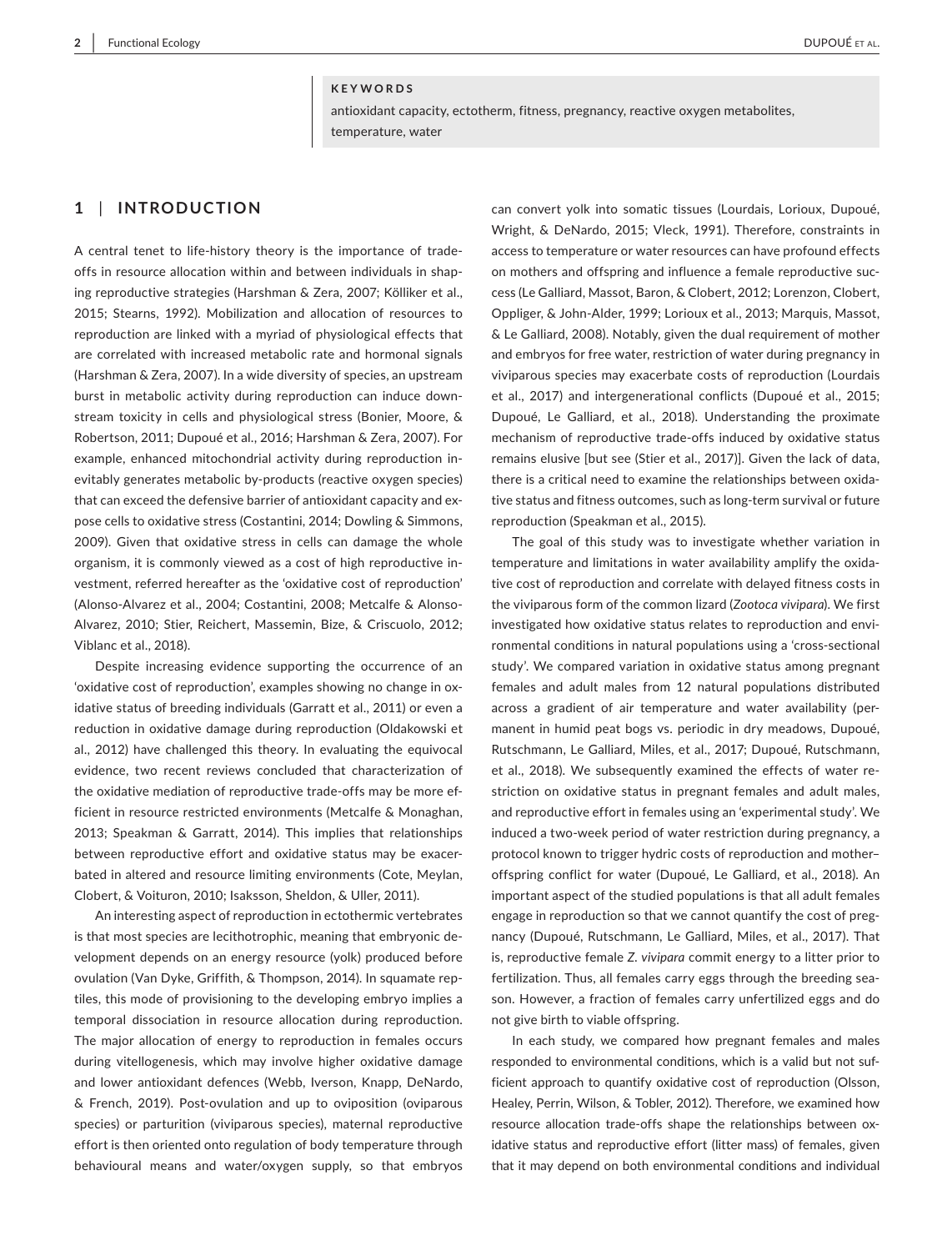morphotype [linear, reticulated or both (Lepetz, Massot, Chaine, & Clobert, 2009)]. We hypothesized oxidative cost of reproduction to occur in this species and to depend on environmental conditions. We predicted females to display higher changes in oxidative status than males, and we expected female responses to be influenced by the level of reproductive effort. We also expected these relationships to be amplified in colder habitats or when water access was scarce. In the experimental study, we investigated the delayed effects of maternal changes in oxidative status on fitness estimates including reproductive success, future survival of mother and offspring and females' future reproduction. Given the species high affinity for hydric conditions, we also predicted that limited access to a water resource would increase the oxidative cost of reproduction and mediate the intergenerational conflicts previously illustrated (Dupoué, Le Galliard, et al., 2018).

# **2** | **MATERIALS AND METHODS**

#### **2.1** | **Study species**

The European common Lizard, *Zootoca vivipara*, is a small (adult snout-vent length, SVL ~50–75 mm), widespread species in the family Lacertidae. The species is typically found in cold and mesic habitats (marsh, peat bogs) across northern Eurasia. In this species, both parity modes exist with oviparous (egg-laying) and viviparous (livebearing) populations (Heulin, Osenegg-Leconte, & Michel, 1997). These two forms are geographically dissociated in most of the distribution range, and even in areas of syntopy, they are genetically distinct and reproductively isolated from each other (Cornetti et al., 2015). At our study sites, *Z. vivipara* is strictly viviparous and contains individuals of the main three dorsal morphotypes. Parturition occurs from late June through July with females giving birth to an average of 6 neonates (range 1–12) that are immediately autonomous.

#### **2.2** | **Cross-sectional study**

#### **2.2.1** | **Capture and husbandry**

In June 2017, we caught 159 adult pregnant females and 103 adult males from 12 populations distributed throughout the Massif Central mountain range (see Table S1). Lizards were captured by hand. We obtained blood samples (ca. 60 µl whole blood) from the post-orbital sinus within 3 min post-capture (Meylan, Dufty, & Clobert, 2003). Samples were kept fresh in a cooler on ice and brought back to a field laboratory the same day. In the laboratory, blood samples were centrifuged for 5 min at 13,500 x *g*; plasma and blood cells were separated and kept frozen at −28°C in airtight tubes until subsequent analyses.

Adult females were transferred to the laboratory and housed in individual terraria (18  $\times$  12  $\times$  12 cm) with sterilized soil, a shelter, and basking opportunities until parturition. Each lizard was provided a 20–30°C thermal gradient for 6 hr per day (09:00–12:00 and

14:00–17:00) using a 25 W incandescent light bulb placed over one end of each terrarium. We also provided water three times per day at 09:00, 13:00 and 17:00 to mimic natural conditions found in habitats with permanent access to water. We fed lizards with 2 crickets (*Acheta domesticus*) every two days. We maintained females in these conditions until parturition. After the birth of the neonates, we measured litter mass as an estimator of reproductive effort (Dupoué & Lourdais, 2014). We released each female together with offspring at the exact capture location within three days after parturition.

#### **2.2.2** | **Population characteristics**

We characterized environmental conditions relevant to water balance regulation (Dupoué, Rutschmann, Le Galliard, Miles, et al., 2017) and physiological stress levels (Dupoué, Rutschmann, Le Galliard, Clobert, et al., 2017; Dupoué, Rutschmann, et al., 2018) for each population. We first considered the presence of permanent versus periodic water sources (i.e. in peat bog vs. meadow type habitats) available to the lizards, because this determines the availability of free-standing water during the summer (breeding) season (Dupoué, Rutschmann, Le Galliard, Miles, et al., 2017). All studied populations have natural spatiotemporal heterogeneity in vegetation structure and microclimate, but our water access index is a reliable and integrative description of hydric conditions (Dupoué et al., 2018; Dupoué, Rutschmann, Le Galliard, Miles, et al., 2017). We also recorded air temperature using three data loggers (Thermochron iButtons, Maxim Integrated Products, Sunnyvale, CA, USA, ± 0.0625°C) per population to measure thermal conditions (Dupoué, Rutschmann, Le Galliard, Clobert, et al., 2017; Dupoué et al., 2018). Loggers were placed at microhabitats where we found most lizards, that is within vegetation at ground level and completely shaded to avoid the effect of radiation. For all populations, we extracted the daily minimum and maximum temperatures  $(T_{\min}$  and  $T_{\max}$ , respectively) within the same time frame from 25 June to 21 July (Table S1).

### **2.3** | **Experimental study**

## **2.3.1** | **Capture and husbandry**

In May and June 2016, we caught 99 adult females and 58 adult males from 24 outdoor enclosures (10  $\times$  10 m) at the Centre de Recherche en Ecologie Expérimentale et Prédictive (Saint-Pierre-lès-Nemours, France, 48°17′11.42N, 2°40′46.00E), as previously described (Josserand et al., 2017). At capture, each lizard was identified with a unique toe-clip code, measured (snout-vent length:  $SVL \pm 0.5$  mm) and weighed (body mass: BM  $\pm$  1 mg). Lizards were individually housed in terraria (25  $\times$  15  $\times$  16 cm) under husbandry conditions as extensively detailed previously (Dupoué, Le Galliard, et al., 2018). They were maintained in a temperature gradient (17–38°C) for 6 hr per day, standardized mass of food (400 ± 20 mg of *Acheta domesticus*), a water bowl and three sprays of water per day with similar timing and water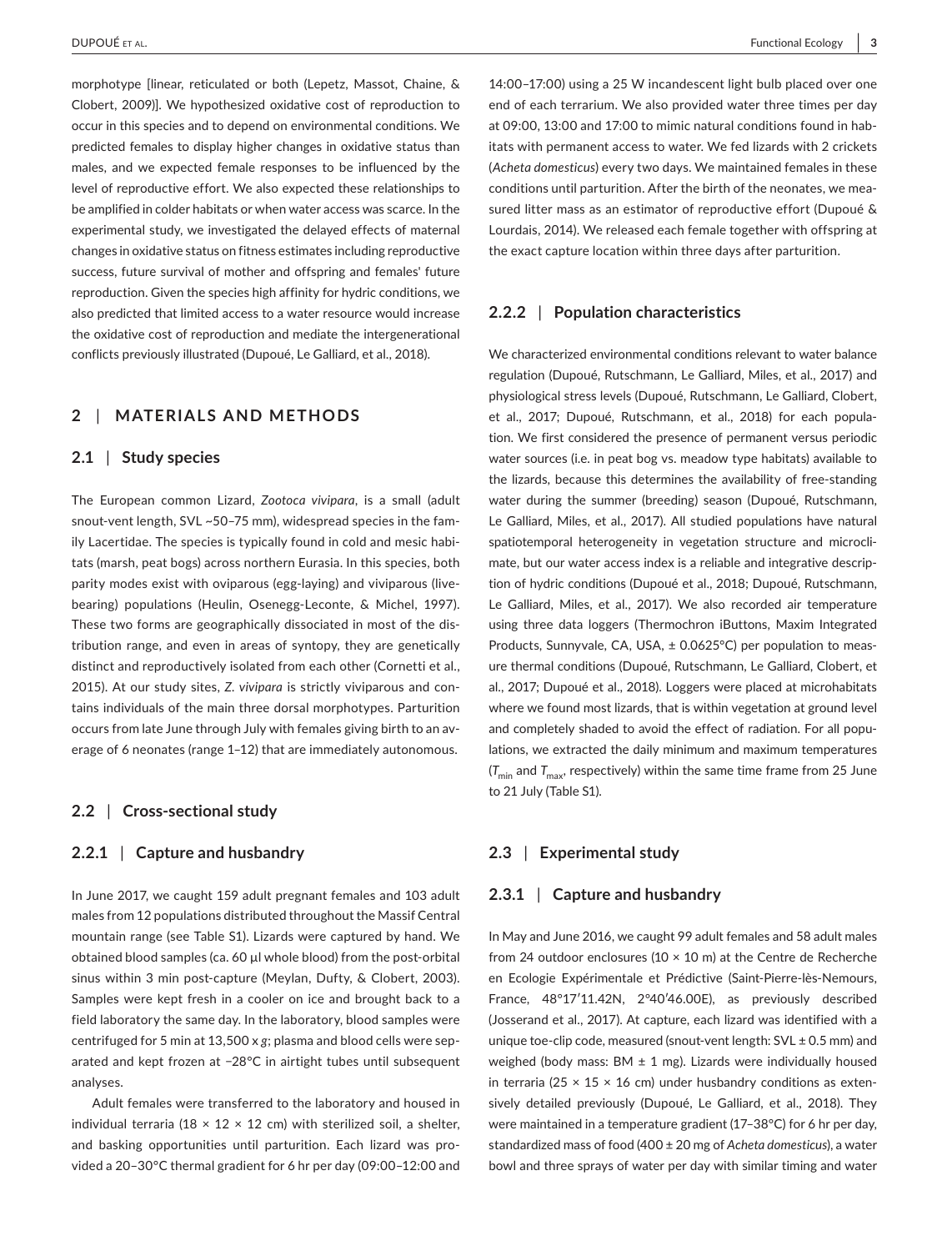quantity as in the cross-sectional study (see above). Adult males were released a few days after the experiments. Pregnant females were maintained in captivity until parturition to measure reproductive ef fort. Immediately after parturition, the neonates were separated from their mother, given a unique mark by toe clipping and measured.

We estimated offspring and mother annual survival rate, and the subsequent reproductive effort of a female in the next breeding sea son by recapturing individuals after a year between May and June 2017. On the day of capture, lizards were identified by their unique toe-clip code, measured, weighed and then housed in terraria. We estimated lizard survival with a high degree of reliability thanks to a recapture rate close to 1 (Le Galliard, Fitze, Ferrière, & Clobert, 2005). Pregnant females were further monitored as described above until parturition to assess their next reproductive effort.

#### **2.3.2**  | **Experimental design**

We randomly assigned adult males and females to one of two hydric treatments following a previously established procedure to con trast both air humidity and access to free-standing water (Dupoué, Le Galliard, et al., 2018; Lorenzon et al., 1999). In the control treat ment, lizards were maintained in the same conditions as described above (females: *n =* 56, males: *n =* 32). In the water-restricted treat ment, we removed the water bowl and reduced the misting frequency to once per day occurring at 09:00 during 17 days (females: *n =* 43, males: *n =* 26). The control treatment mimics habitats with permanent access to water (e.g. peat bog, marsh), whereas the water-restricted treatment reflects drier conditions (e.g. heath, dry meadows) in which, during summer, morning dew is the only source of free water. Female reproductive timing (parturition date – experimentation dates) did not differ between treatments ( $t_{98}$  = –1.0, *p* = .320), and exposure to hydric treatments occurred on average from 32 to 15 days before parturition depending on inter-individual differences in parturition dates. After the period of water restriction, all individuals were returned to the control water conditions, having ad libitum access to water in a water bowl and being misted three times per day.

Lizards were bled at the beginning and the end of the water re striction period using the same protocol as in the field study to as sess changes in hydration state and plasma oxidative status (Table 1). Plasma was separated from the packed red blood cells, aliquoted into two 10 µl samples and kept frozen at −28°C in airtight tubes until analyses were performed. One plasma sample was used to measure plasma osmolality, the best indicator of hydration state in verte brates with a non-functioning salt gland, using a protocol previously described (Dupoué, Rutschmann, Le Galliard, Miles, et al., 2017). The other sample was used to assess oxidative status as described below.

#### **2.4**  | **Oxidative status assays**

We assessed two markers of oxidative status within 9 months after blood sampling, and colorimetric assays were conducted on separate

|                                            | Control          | <b>Nater-restricted</b> | Control         | Vater-restricte  | nitial value | Sex                | <b>Treatment</b> | Sex <sup>*</sup> Treatmen |
|--------------------------------------------|------------------|-------------------------|-----------------|------------------|--------------|--------------------|------------------|---------------------------|
| ABM (g)                                    | $18.77 \pm 0.9c$ | $-1.51 \pm 1.62$        | $0.67 \pm 0.6$  | $-6.77 \pm 1.12$ | $0 - .068$   | 700.5 <sub>0</sub> | 90.504           | 9 < 0.001                 |
| <b>AOSMO</b> (mOsm/kg                      | $1.98 \pm 4.54$  | $6.17 \pm 6.62$         | $6.46 \pm 5.3$  | $30.90 \pm 8.50$ | 200.56       | $p = .022$         | 200.5c           | n.s.                      |
| AROMs (mgH <sub>2</sub> O <sub>2</sub> /dl | $7.72 \pm 0.1$   | $1.32 \pm 0.26$         | $7.77 \pm 0.22$ | $.64 \pm 0.28$   | n.s.         | n.s.               | p > 0.01         | n.s.                      |

**TABLE 1** Physiological responses following the exposure to water restriction

TABLE 1

Females

Physiological responses following the exposure to water restriction

**Females Males Statistical effect of**

Males

Statistical effect of

Note: Table reports the mean (± SE) of changes in body mass (ΔBM) and plasma osmolality (Δosmo) as indexes of changes in hydration state, and the changes in oxidative status including reactive oxygen *Note:* Table reports the mean (± *SE*) of changes in body mass (ΔBM) and plasma osmolality (Δosmo) as indexes of changes in hydration state, and the changes in oxidative status including reactive oxygen metabolites (AROMs) and non-enzymatic antioxidant capacity (AOXY). Table also reports the statistical differences between water-restricted and control individuals within each sex. See text for details. metabolites (ΔROMs) and non-enzymatic antioxidant capacity (ΔOXY). Table also reports the statistical differences between water-restricted and control individuals within each sex. See text for details.

ΔOXY (µmol HClO/ml) −36.97 ± 10.98 30.40 ± 16.41 −70.23 ± 11.50 5.96 ± 13.27 *p* < .001 *p* = .037 *p* < .001 *n*.s.

 $-70.23 \pm 11.50$ 

 $30.40 \pm 16.41$ 

 $-36.97 \pm 10.98$ 

**AOXY** (umol HClO/ml)

 $5.96 \pm 13.27$ 

n.s.

 $p < 0.001$ 

037  $\overline{p} =$ 

.001  $p \prec$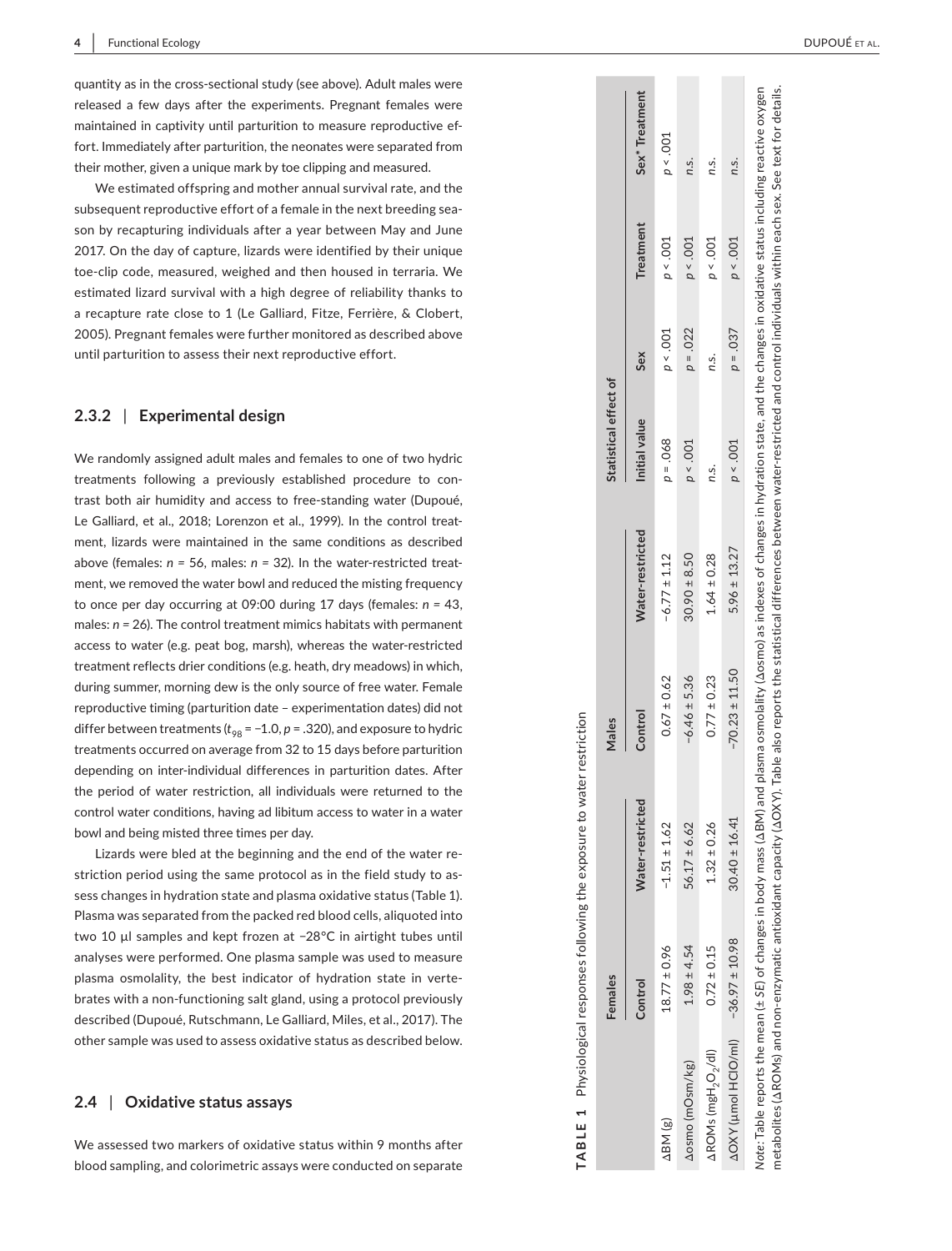days (experimental study: 6th–19th January 2017, cross-sectional study: 12th–23rd March 2018). In both the experimental and crosssectional studies, we balanced both sexes on each plate, respectively, as well as populations and treatment. First, we measured the ROMs in plasma (4 µl) as an index of oxidative damage. The d-ROMs colorimetric kit (MC003, Diacron International, Italy) measures the plasma concentration of ROMs, a reliable index of oxidative damage, related to the activity of organic hydroperoxides (Costantini, 2016). Samples were read at 540nm after 75min of incubation at 37°C. We used the same plasma sample to measure the antioxidant capacity (5 µl of plasma diluted 1:100) using the OXY-absorbent test (MC435, Diacron International, Italy). This kit measures the plasma non-enzymatic antioxidant capacity to neutralize a massive oxidant attack from hypochlorous acid (Costantini, 2011). After 10min of incubation at 37°C, samples are read at 540nm. In the experimental study, we used rabbit plasma measured at least eight times in each plate (*n* = 9 plates in total) to assess coefficients of variation in ROMs (intra-plate: 2.7%; inter-plate: 4.9%) and OXY (intra-plate: 10.9%; inter-plate: 12.9%). In the cross-sectional study, we used a pool of lizard plasma measured at least 6 times in each plate (*n* = 4 plates in total) to assess coefficients of variation in ROMs (intra-plate: 18.7%; inter-plate: 20%) and OXY (intra-plate: 7.8%; inter-plate: 11.2%). Variations in ROMs of lizards from the cross-sectional study were relatively high so that associated results should be interpreted cautiously.

#### **2.5** | **Statistical analyses**

We analysed the variation of oxidative status using R software (R Development Core Team, version 3.2.0,<http://cran.r-project.org/>).

In the cross-sectional study, we analysed the natural variation in ROMs and OXY using linear mixed models [package *lme4* (Bates, Maechler, Bolker, & Walker, 2015)] including the fixed effects of sex and morphotypes (linear, reticulated or both), while accounting for population and assay plate as random effects. We lacked data on reproductive effort for 3 populations, because the females were captured, bled and released the same day. We further investigated the fixed effects of environmental temperatures ( $T_{\text{min}}$  and  $T_{\text{max}}$ ) and water access (permanent or periodic) within each sex. We compared mixed-effect linear models in which population identity was included as a random effect to account for repeated sampling within the same population (Tables S2 and S3). To determine whether oxidative status co-varies with main or additive effects of temperature and/or water conditions, we used the Akaike information criterion corrected for small sample size (AICc, package AICcmodavg, Mazerolle 2017) to compare a range of models. Our set of models included a model with only the intercept (i.e. null model) that was compared with models testing the effects of temperature (linear or nonlinear) and water access, either alone or in addition (Table S2). We used a log transformation of temperature covariates to test nonlinear relationships since this procedure provides better results than using quadratic term (Dupoué, Rutschmann, Le Galliard, Clobert, et al., 2017). We used a similar approach to investigate the effects of environmental conditions and of female morphotype (linear, reticulated or both) on reproductive effort with litter mass as the response variable (Table S3).

In the experimental study, we used linear mixed models to test whether the changes in ROMs (ΔROMs) and changes in OXY (ΔOXY) following hydric treatment were impacted by the fixed effects of initial values of ROMs and OXY (at the onset of hydric treatment), morphotypes, sex, hydric treatment, and the interaction between sex and treatment, while accounting for assay plate as random factor. Given that initial and final sampling sessions were measured in two different plates for each individual, and because we analysed the changes (∆ROM and ∆OXY) with initial value as linear covariate, we included the plate of the final sample as random term. We used this approach (i.e. analyse of physiological change) because we measured oxidative status only twice and repeated measurements are best modelled by a single measurement of intra-individual change in response variables (Dupoué, Le Galliard, et al., 2018). Second, it allows us to obtain an individual measure to further investigate the correlations with reproductive effort and fitness estimates. In pregnant females, we used similar model constructions to test the correlation between ΔROMs or ΔOXY, reproductive effort and reproductive timing. We used logistic regression with a logit link and binomial error term to analyse variation in reproductive success on the day of parturition (number of viable neonates vs. number of stillborn, aborted or undeveloped eggs). We analysed the effects of hydric treatment, ΔROMs or ΔOXY and their interaction on longterm fitness estimates with mixed-effects models (logistic for annual survival rates and linear for next reproductive effort) with enclosure into which the lizard was released as a random factor.

In both studies, preliminary investigations of the data showed that ROMs were positively correlated with OXY depending either on sex in the cross-sectional study (Figure S1a, b) or on hydric treatment in the experimental one (Figure S1c, d). Therefore, results are presented hereafter for each marker of oxidative status separately.

# **3** | **RESULTS**

#### **3.1** | **Cross-sectional study**

In natural populations, pregnant females and males had similar levels of ROMs (respectively: 5.77  $\pm$  0.24 and 5.78  $\pm$  0.26 mgH<sub>2</sub>O<sub>2</sub>/ dl;  $t_{2490}$  = 0.2,  $p$  = .855). However, females exhibited higher levels of OXY than males (256.1  $\pm$  4.4 and 240.3  $\pm$  3.9 µmol HClO/ml;  $t_{247.4}$  = 2.2,  $p$  = .032, respectively). In both sexes, morphotypes did not differ in ROMs and OXY (all *p* > .677). In pregnant females, litter mass positively correlated with both ROMs  $(t_{129.2} = 2.0, p = .045;$ Figure 1a) and OXY ( $t_{127.8}$  = 4.1,  $p < .001$ ; Figure 1b), independent of the population water access (interaction terms, all *p* > .324). Litter success was positively correlated with litter mass (*z* = 6.2, *p* < .001). It was not correlated with levels of ROMs (*z* = 0.1, *p* = .899; Figure 1c), but it was influenced by an interaction between access to water and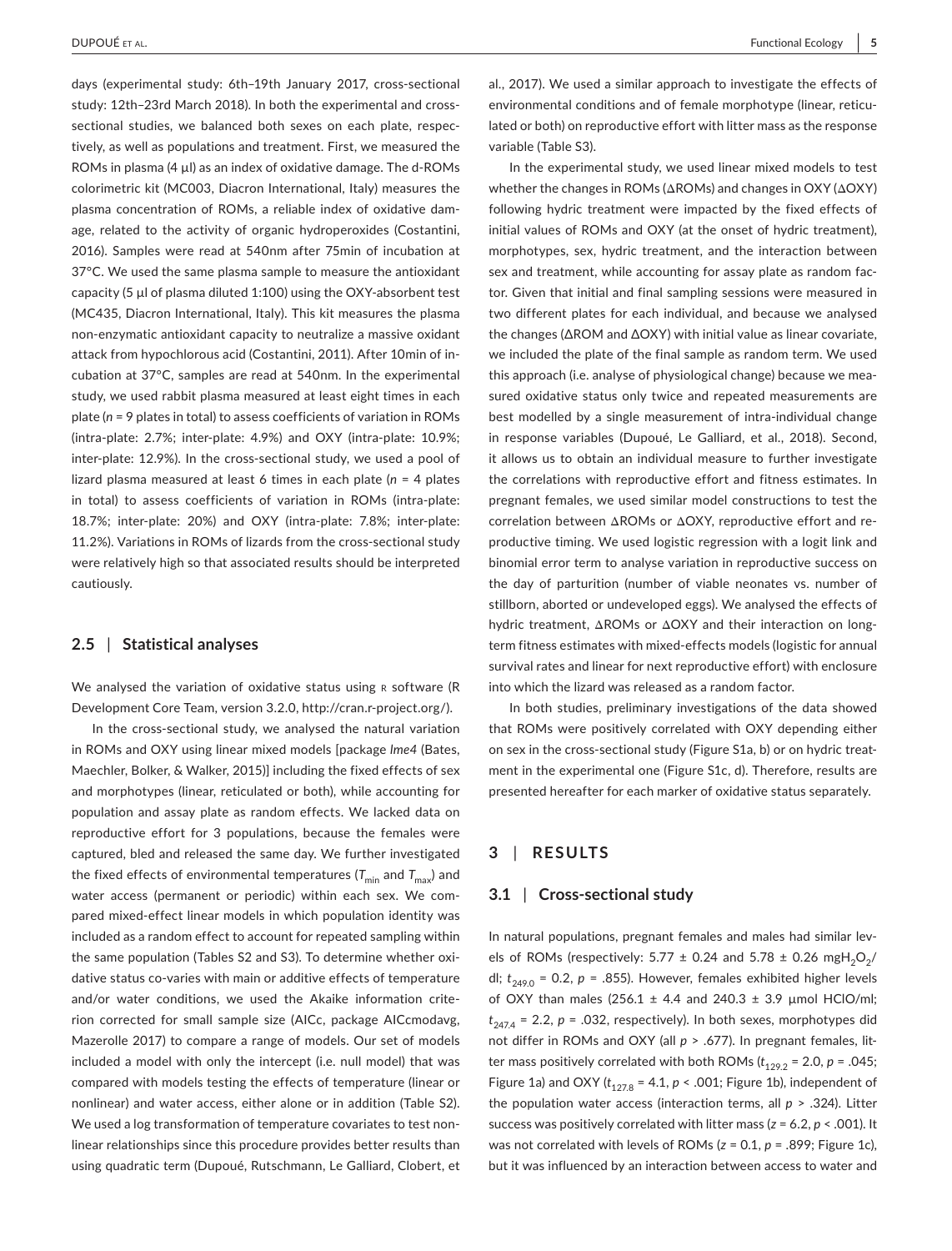OXY (*z* = −2.1, *p* = .033). That is, litter success positively correlated with OXY in populations with permanent access to water (*z* = 3.2, *p* = .002; Figure 1d), whereas no correlation occurred in populations with periodic access to water (z = −0.8, *p* = .410; Figure 1d).

Model selection showed that oxidative status markers were more sensitive to environmental conditions in females than in males (Table S2). That is,  $T_{\text{max}}$  negatively correlated with concentration of ROMs in pregnant females  $(T_{\text{max}}: t_{159.0} = 5.7, p < .001,$ log(*T<sub>max</sub>*): *t*<sub>159.0</sub> = −5.9, *p* < .001; Figure S2a) but not in males (Table S2). Moreover, OXY had a negative correlation with  $T_{\text{max}}$ (*t*44.1 = −5.3, *p* < .001; Figure S2b), and was stronger when pregnant females faced a permanent access to free-standing water than a periodic source  $(t_{156.3} = 3.5, p \times .001)$ . In males, OXY was negatively correlated with  $T_{\text{max}}$  ( $T_{\text{max}}$ :  $t_{10.6}$  = 3.1,  $p = .011$ ,  $\log(T_{\text{max}})$ :  $t_{10.7}$  = -3.2, *p* = .009) and was independent from access to water (Table S2). In pregnant females, T<sub>max</sub> also negatively influenced litter mass  $(t_{10.2} = -2.8, p = .020;$  Figure S2c) independently of the access to free-standing water (Table S3).

#### **3.2** | **Experimental study**

At the onset of experiments, pregnant females had lower initial levels of ROMs and OXY than males (respectively: ROMs: 2.76 ± 0.06 and 3.12 ± 0.09 mgH<sub>2</sub>O<sub>2</sub>/dl;  $t_{145.1}$  = 4.0,  $p$  < .001; OXY: 208.8 ± 8.2 and 229.8 ± 9.2 µmol HClO/ml;  $t_{146.0} = 2.6$ ,  $p = .009$ ), irrespective of treatment affiliation (all *p* > .236). Following the two-week period of water restriction, both males and pregnant females exhibited similar and significant dehydration levels that were positively correlated with the increase in ΔROMs and ΔOXY

compared with control individuals (Table 1). The pattern was unrelated to their morphotypes (all *p* > .070). Changes in oxidative status were positively correlated with changes in plasma osmolality only in pregnant females (Figure S3).

In pregnant females, litter mass positively correlated with  $ΔROMs$  ( $t_{80.0}$  = 2.6, *p* = .012; Figure 2a) and  $ΔOXY$  ( $t_{82.4}$  = 2.0, *p* = .044; Figure 2b) in water-restricted females, whereas no relation occurred in the control (all  $p > .421$ ; Figure 2a,b), and regardless of female reproductive timing (all *p* > .098). Litter success was positively correlated with litter mass (*z* = 3.0, *p* = .003). It was also either impacted by the interaction between hydric treatment and ΔROMs (*z* = 2.1, *p* = .037) or hydric treatment and ΔOXY (*z* = −2.1, *p* = .037). First, litter success tended to decrease with increasing ΔROMs in control females (*z* = −1.7, *p* = .086; Figure 3a), whereas no relation occurred in water-restricted females (*z* = 1.2, *p* = .234; Figure 3a). Second, litter success was positively correlated with ΔOXY in water-restricted females (*z* = 2.0, *p* = .045; Figure 3b) but not in controls (*z* = −1.0, *p* = .306; Figure 3b). Female annual survival rate and next reproductive effort were uncorrelated with ΔROMs or ΔOXY (all *p* > .265). Offspring annual survival rate was negatively correlated with maternal ΔROMs (*z* = −2.2, *p* = .030; Figure 3c) in both maternal water treatments (interactive terms: *z* = 0.0, *p* = .977) and was not correlated with maternal ΔOXY (*z* = −0.6, *p* = .533; Figure 3d).

#### **4** | **DISCUSSION**

Oxidative stress is often considered as a causal mechanism underlying the trade-off between current reproductive investment



**FIGURE 1** Correlations between two markers of oxidative status and reproductive effort (litter mass) and reproductive success (viable offspring vs. nonviable offspring) in pregnant females from natural populations with either permanent (grey points) or periodic (orange points) access to free-standing water. The regression lines of selected models are illustrated when relationships are significant (solid lines) or nonsignificant (dashed lines). Litter mass was positively correlated with both (a) the level of oxidative damage (ROMs) and (b) the non-enzymatic antioxidant capacity (OXY). ROMs were not correlated with litter success (see c), while OXY positively influenced litter success in populations with permanent access to free-standing water (see d)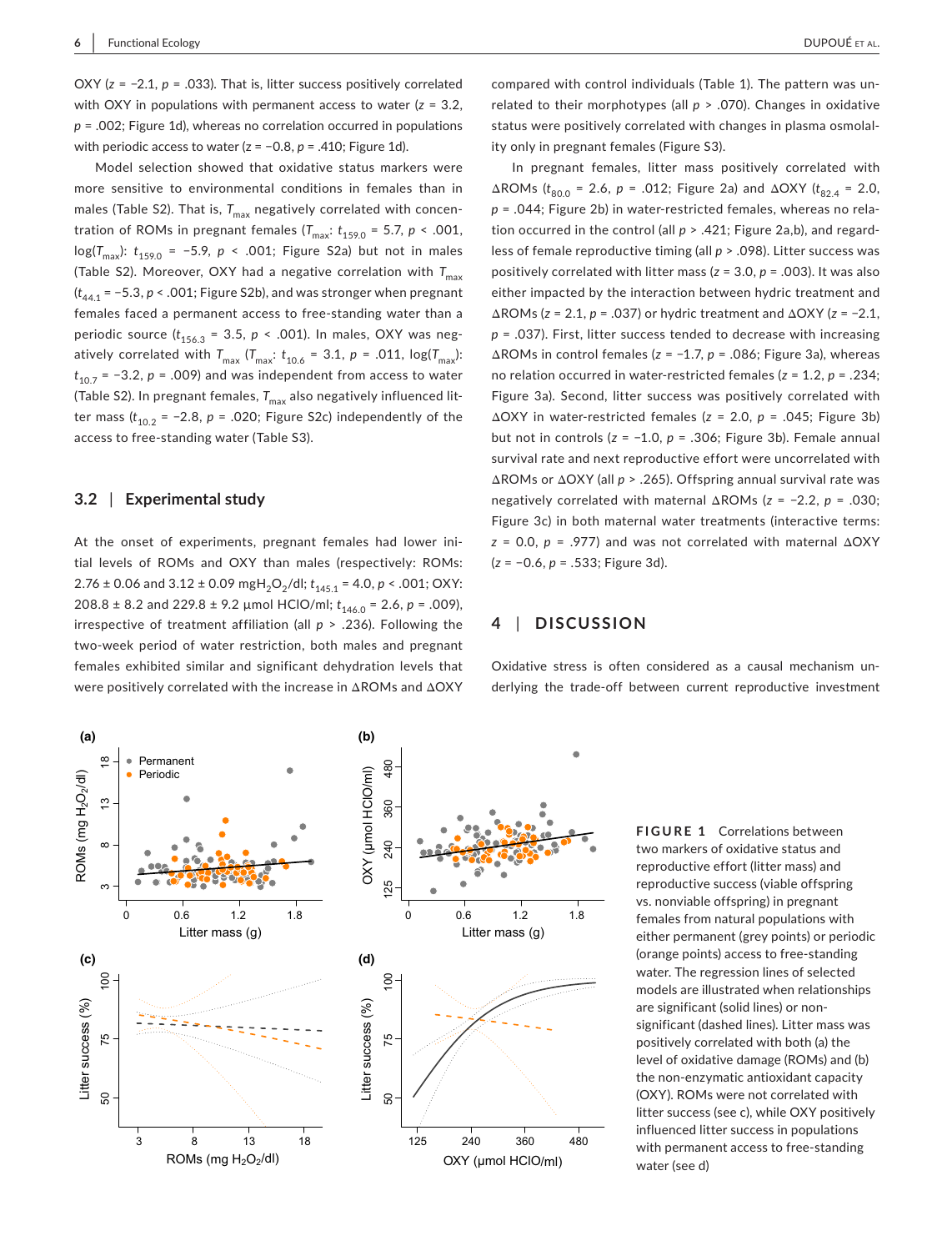

**FIGURE 2** Relationships between reproductive effort and changes in maternal oxidative status in pregnant females following a two-week period of water restriction or a control rearing. The regression lines of selected models are illustrated when relationships are significant (solid lines) or non-significant (dashed lines). Both (a) the changes in reactive oxygen metabolites (ΔROMs) and (b) the changes in non-enzymatic antioxidant capacity (ΔOXY) were positively correlated with litter mass in water-restricted females (red circles and lines), whereas no correlation was found in control females (blue circles and lines)

and future survival or reproductive investment (Costantini, 2008; Metcalfe & Monaghan, 2013; Speakman & Garratt, 2014). In this study, we investigated whether an increased investment in reproduction altered oxidative status when lizards had limited access to water and temperature. Our analyses showed that pregnant females from colder environments with periodic water availability had higher non-enzymatic antioxidant levels in relation to reproductive effort. The enhanced defensive capacity was also positively correlated with reproductive success. However, pregnant females displayed higher oxidative damage as a consequence of restricted access to water, concomitant with the conflicting demands imposed by their offspring. Our results highlight that reproductive trade-offs can be modulated by oxidative status under resource limitations.

The two markers of oxidative status were positively correlated depending either on sex (cross-sectional study) or when lizards were in challenging physiological state (i.e. cumulative constraints of pregnancy and water restriction). Positive associations between ROMs and OXY also depended on context in endotherms, suggesting that

oxidative stress is amplified in restricting environments (Récapet, Arrivé, Doligez, & Bize, 2019). We found that pregnant female lizards had higher non-enzymatic antioxidant capacity than males and experienced higher changes in oxidative status when resources are scarce. A common pattern in oviparous reptiles is for breeding females to exhibit higher sensitivity than male reptiles (Costantini, 2018). Here, we provided evidence that a viviparous species may also experience a potential extra-cost of reproduction in females (Costantini, 2018). In *Z. vivipara*, all adult females ovulate during reproductive season and invest in egg production even in the absence of mating opportunity (Bleu, Le Galliard, Meylan, Massot, & Fitze, 2011), so non-reproductive females were lacking in our study. This lack of a true control precludes our ability to conclude whether or not there is an oxidative cost of reproduction. However, sexual differences and positive correlations with reproductive effort demonstrated *a minima* oxidative cost of reproduction.

Antioxidant capacity was positively correlated with reproductive effort in pregnant females. Boosted defensive activity against oxidation during reproduction has been previously documented in ectotherms (Meylan, Haussy, & Voituron, 2010; Olsson et al., 2012) and recently considered as an underlying mechanism of oxidative shielding (Blount, Vitikainen, Stott, & Cant, 2016). That is, reproductive females may increase antioxidant capacity prior to gestation to prevent harmful action of oxidative damage to either them or their embryos, which is documented in endotherms (Blount et al., 2016; Viblanc et al., 2018; Vitikainen et al., 2016). However in both our cross-sectional and experimental analyses, an increase in antioxidants was obviously not sufficient to fully shield the increase in oxidative damage. Based on our combined approach, our results followed the prediction that temperature and water may modulate such changes in oxidative status during reproduction (Stier et al., 2017). As an heliothermic ectotherm with affinities for relatively wet habitats, the common lizard has a strong dependence on basking opportunities and water availability for individual maintenance and annual reproduction (Bleu et al., 2013; Lorenzon et al., 1999; Marquis et al., 2008). Oxidative status changes at the individual level were positively associated with the rate of dehydration measured by changes in plasma osmolality, especially in pregnant females compared with males (Figure S3). Thus, lower plasma water content in dehydrated individuals might have contributed to increase oxidative marker concentration per plasma volume, especially in pregnant females. In other words, changes in oxidative markers might be due to a 'concentration' effect caused by dehydration and not solely to an increase in the production and release of oxidative markers in the blood plasma. Irrespective of underlying mechanisms, the end result was a higher concentration of ROMs or OXY per plasma volume in dehydrated lizards, with associated consequences for oxidative balance.

In addition, we found that fitness could be correlated with markers of oxidative status contingent on water availability. The boost in non-enzymatic antioxidant capacity in water-restricted females was positively related to offspring developmental success, although no relation was evident in control females. Positive associations between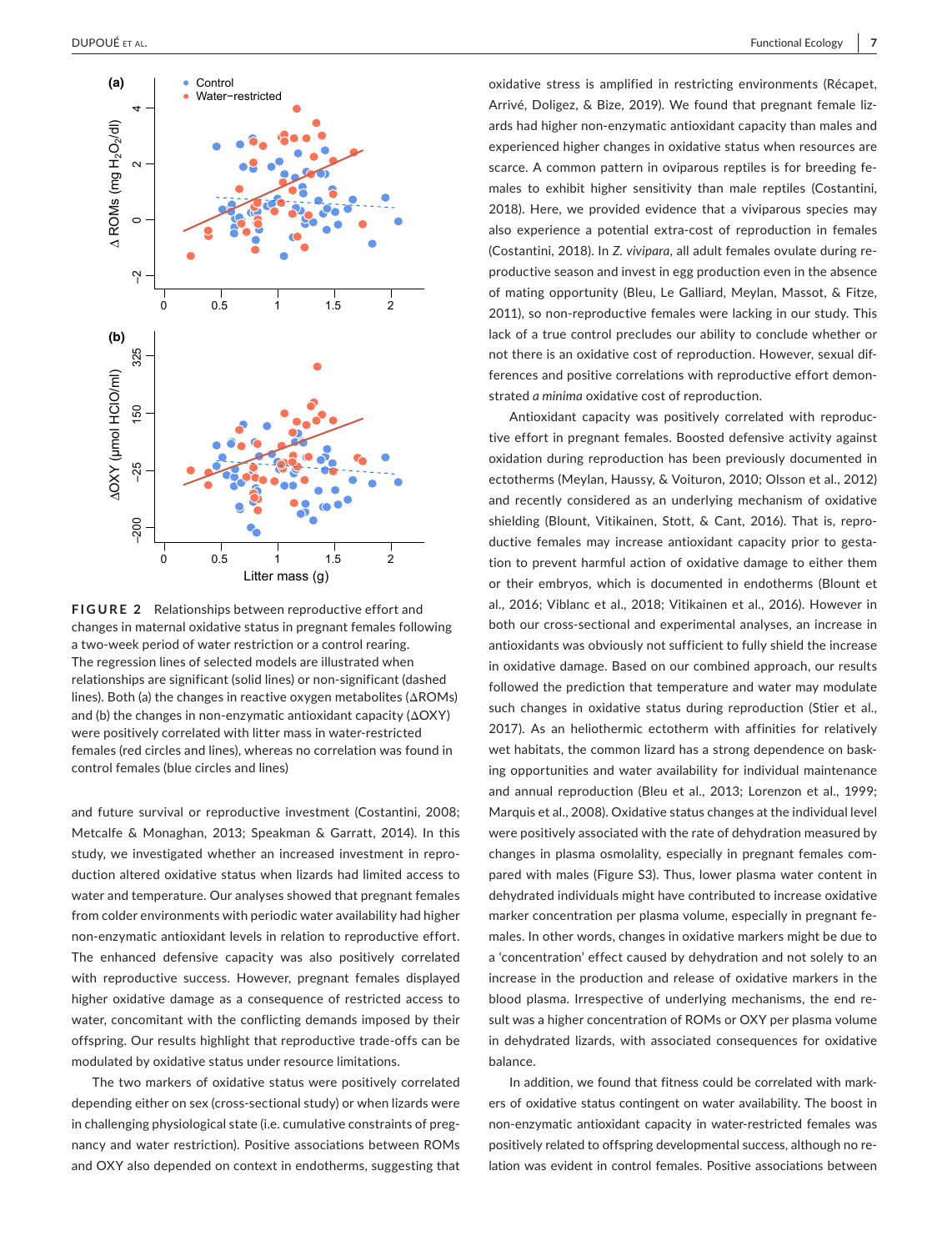

**FIGURE 3** Relationships between the change in maternal oxidative status following a two-week period of water restriction vs. a control rearing and fitness estimates, including litter success (the proportion of viable neonates) and the annual survival rate of the offspring. The regression lines of selected models are illustrated when relationships are significant (solid lines) or non-significant (dashed lines). Changes in maternal reactive oxygen metabolites (ΔROMs) did not correlate with reproductive success in control (blue lines, see a) nor in water-restricted females (red lines, see a). Maternal increase in non-enzymatic antioxidant capacity (ΔOXY) positively correlated with reproductive success in water-restricted females (solid red line, see b). Increase in maternal ΔROMs, but not ΔOXY, negatively impacted offspring annual survival (see c and d)

maternal antioxidant capacity and reproductive success are consistent with results from other vertebrates (Møller, Karadas, & Mousseau, 2008; Ogilvy, Preziosi, & Fidgett, 2012). In natural populations, we also found a positive correlation between female antioxidant levels and litter success, though surprisingly, it occurred in populations with permanent access to water and therefore only in optimal water environments. This unexpected difference between the laboratory and the field study might be explained by differences in the frequency of exposure to water restriction. Females from the experimental study faced a sudden and acute water restriction, whereas those from natural populations with periodic water access were facing chronic water restriction periods before pregnancy and throughout the duration of the breeding season. They were therefore likely to acclimatize and/or adapt their physiology to current local conditions (Dupoué, Rutschmann, Le Galliard, Miles, et al., 2017). Further experimental translocations and common garden experiments will therefore help depicting how natural constraints may shape reproductive investment, oxidative status and breeding success (Kouyoumdjian et al., 2019).

In the long run, the lower annual survival rate of offspring was negatively associated with increased maternal oxidative damage, suggesting deleterious maternal effects derived from oxidative stress on offspring. To the best of our knowledge, survival costs in offspring resulting from higher maternal oxidative stress have rarely been demonstrated (Costantini, 2014). Moreover, this relationship was independent of water conditions suggesting a general trend. It is worth noting that these lizards were maintained in outdoor enclosures with lower risk of attacks by predators, and hence, we may have underestimated the impacts on offspring survival costs. In this species however, annual offspring survival is determined by trophic competition, individual quality, parasitism and climate conditions (Le Galliard, Marquis, & Massot, 2010), whereas the impact of avian predation was not evident (Le Galliard, Paquet, & Mugabo, 2015). To confirm our results, a long-term monitoring programme following individuals in natural populations will provide an opportunity to estimate annual variation in survivorship and other components of fitness (Bleu et al., 2013; Clobert et al., 2000). How maternal changes in oxidative damage during reproduction decreased subsequent survival offspring later in life remains an open question. Deleterious maternal effects are possibly caused by transplacental transfer of pro-oxidant molecules and higher foetus oxidative stress (Rossner et al., 2009). In addition, increased maternal ROMs could have indirectly altered the embryo development (e.g. lower growth and immunity). These hypotheses imply that large molecules (lipids, amino acids, carbohydrates) carrying oxidative damage would cross the placental structures. Although the transport of organic nutrients remains poorly understood in many viviparous reptiles, such maternal provisioning is known to occur (Van Dyke & Beaupre, 2012; Van Dyke, Brandley, & Thompson, 2014). From an evolutionary perspective, these differences in fitness responses between mother and offspring could represent a functional basis of the intergenerational conflict in resource allocation (Kölliker et al., 2015). Although the mechanisms are unknown, we hypothesize that modified oxidative status was an important mediator of intergenerational conflicts for water resource.

# **5** | **CONCLUSIONS**

The understanding of proximate factors mediating the reproductive trade-offs is a central topic in evolutionary ecology. For this purpose, a body of evidence suggests that the imbalance between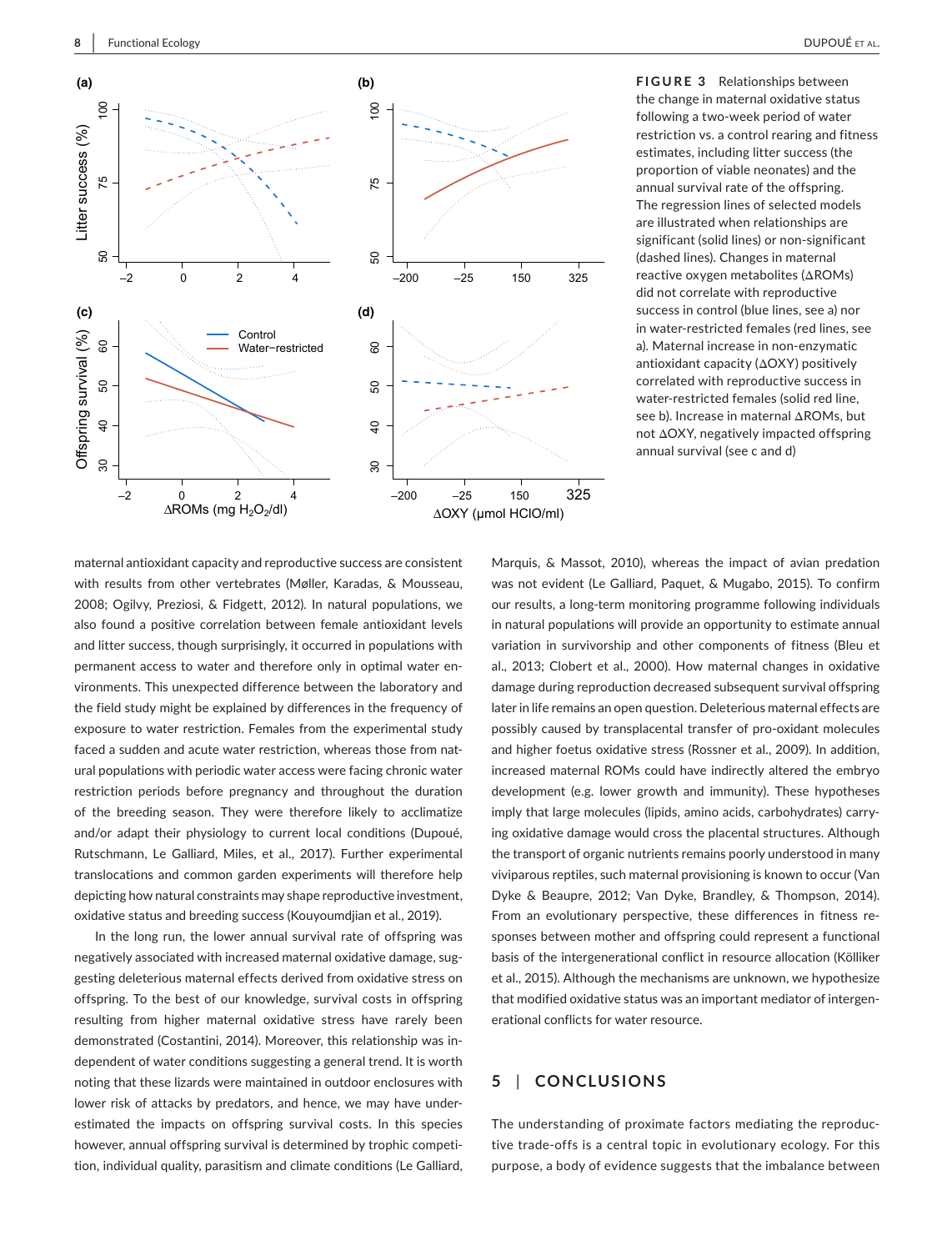oxidative damage and antioxidant capacities is one mediator shaping cost of reproduction (Costantini, 2008; Metcalfe & Monaghan, 2013; Speakman & Garratt, 2014). Our study supports this assumption but only when environment becomes resource limiting. Aside from this, our results provide new evidence of a potential role of oxidative status in mediating intergenerational conflicts for water. Altogether, these results demonstrate the importance of considering oxidative status to understand animal responses to changes in temperature and water resources. This may be critical for the understanding and prediction of population trends in population exposed to various levels of global warming and extreme climatic events such as heatwaves or summer droughts.

#### **ACKNOWLEDGEMENTS**

The authors thank Eline Bertrand, Anaïs Hillion, Mélusine Hureau, François-Louis Pélissier and Syrine Saoud for their help in fieldwork, and Victorien Durand, Amandine Hibert and Virginie Higuet for their help in completing the water experiments. We are also grateful to the 'Office Nationale des Forêts', the 'Parc National des Cévennes' and the region Auvergne Rhône-Alpes for allowing us to sample lizards. We thank Charlotte Récapet and two anonymous referees for greatly improving the early drafts of this manuscript. The research was funded by the Centre National de la Recherche Scientifique, the Regional Council of Ile-de-France under the DIM Program R2DS (I-05-098/R to JFLG), the Agence Nationale de la Recherche under the DESTRESS project (ANR-13-JSV7-0011-01 to SM) and the AQUATHERM project (ANR-17-CE02-0013 to JFLG) and the INTERREG POCTEFA under the project ECTOPYR (EFA031/15 to Dr. Fabien Aubret). PB was supported by Chateaubriand Fellowship programme, and DBM was by National Science Foundation (EF-1241848).

#### **CONFLICT OF INTEREST**

The authors declare having no conflicts of interest.

#### **AUTHORS' CONTRIBUTIONS**

A.D. conceived the ideas, designed the methodology, analysed the data and led the writing of the manuscript together with S.M. and J.-F.L.G. All authors participated in data collection and contributed critically to the drafts of the manuscript and gave final approval for publication.

#### **ETHICAL APPROVAL**

Cross-sectional study was performed in accordance with laws relative to capture, transport and experiments on *Zootoca vivipara* (DREAL Languedoc Roussillon permit #2013-274–0002, DREAL Midi-Pyrénées permit #81-2013–05, and DREAL Auvergne, permit 2013/DREAL/259). Experimental study was made following acceptance of independent ethic committee (APAFIS#5108-20 16040811272391 v4).

#### **ORCID**

*Andréaz Dupoué* <https://orcid.org/0000-0002-2501-464X> *Pauline Blaimont* <https://orcid.org/0000-0002-5801-3993> *David Rozen-Rechels* <https://orcid.org/0000-0003-4351-8961> *Jean-François Le Galliard* <https://orcid.org/0000-0002-5965-9868>

### **DATA AVAILABILITY STATEMENT**

Data available from the Dryad Digital Repository, [https://doi.](https://doi.org/10.5061/dryad.73n5tb2sn) [org/10.5061/dryad.73n5tb2sn](https://doi.org/10.5061/dryad.73n5tb2sn) (Dupoué et al., 2019).

#### **REFERENCES**

- Alonso-Alvarez, C., Bertrand, S., Devevey, G., Prost, J., Faivre, B., & Sorci, G. (2004). Increased susceptibility to oxidative stress as a proximate cost of reproduction. *Ecology Letters*, *7*, 363–368. [https://doi.](https://doi.org/10.1111/j.1461-0248.2004.00594.x) [org/10.1111/j.1461-0248.2004.00594.x](https://doi.org/10.1111/j.1461-0248.2004.00594.x)
- Bates, D., Maechler, M., Bolker, B., & Walker, S. (2015). Fitting linear mixed-effects models using {lme4}. *Journal of Statistical Software*, *67*, 1–48.
- Bleu, J., Le Galliard, J. F., Fitze, P. S., Meylan, S., Clobert, J., & Massot, M. (2013). Reproductive allocation strategies: A long-term study on proximate factors and temporal adjustments in a viviparous lizard. *Oecologia*, *171*, 141–151. [https://doi.org/10.1007/](https://doi.org/10.1007/s00442-012-2401-1) [s00442-012-2401-1](https://doi.org/10.1007/s00442-012-2401-1)
- Bleu, J., Le Galliard, J.-F., Meylan, S., Massot, M., & Fitze, P. S. (2011). Mating does not influence reproductive investment, in a viviparous lizard. *Journal of Experimental Zoology Part A: Comparative Experimental Biology*, *313*, 458–464.<https://doi.org/10.1002/jez.693>
- Blount, J. D., Vitikainen, E. I. K., Stott, I., & Cant, M. A. (2016). Oxidative shielding and the cost of reproduction. *Biological Reviews*, *91*, 483– 497. <https://doi.org/10.1111/brv.12179>
- Bonier, F., Moore, I. T., & Robertson, R. J. (2011). The stress of parenthood? Increased glucocorticoids in birds with experimentally enlarged broods. *Biology Letters*, *7*, 944–946. [https://doi.org/10.1098/](https://doi.org/10.1098/rsbl.2011.0391) [rsbl.2011.0391](https://doi.org/10.1098/rsbl.2011.0391)
- Clobert, J., Oppliger, A., Sorci, G., Ernande, B., Swallow, J. G., & Garland, T. (2000). Trade-offs in phenotypic traits: Endurance at birth, growth, survival, predation and susceptibility to parasitism in a lizard, *Lacerta vivipara*. *Functional Ecology*, *14*, 675–684. [https://doi.](https://doi.org/10.1046/j.1365-2435.2000.00477.x) [org/10.1046/j.1365-2435.2000.00477.x](https://doi.org/10.1046/j.1365-2435.2000.00477.x)
- Cornetti, L., Belluardo, F., Ghielmi, S., Giovine, G., Ficetola, G. F., Bertorelle, G., … Hauffe, H. C. (2015). Reproductive isolation between oviparous and viviparous lineages of the Eurasian common lizard *Zootoca vivipara* in a contact zone. *Biological Journal of the Linnean Society*, *114*, 566–573. <https://doi.org/10.1111/bij.12478>
- Costantini, D. (2008). Oxidative stress in ecology and evolution: Lessons from avian studies. *Ecology Letters*, *11*, 1238–1251. [https://doi.](https://doi.org/10.1111/j.1461-0248.2008.01246.x) [org/10.1111/j.1461-0248.2008.01246.x](https://doi.org/10.1111/j.1461-0248.2008.01246.x)
- Costantini, D. (2011). On the measurement of circulating antioxidant capacity and the nightmare of uric acid. *Methods in Ecology and Evolution*, *2*, 321–325.<https://doi.org/10.1111/j.2041-210X.2010.00080.x>
- Costantini, D. (2014). *Oxidative Stress and Hormesis in Evolutionary Ecology and Physiology*. Berlin Heidelberg: Springer.
- Costantini, D. (2016). Oxidative stress ecology and the d-ROMs test: Facts, misfacts and an appraisal of a decade's work. *Behavioral Ecology and Sociobiology*, *70*, 809–820. [https://doi.org/10.1007/](https://doi.org/10.1007/s00265-016-2091-5) [s00265-016-2091-5](https://doi.org/10.1007/s00265-016-2091-5)
- Costantini, D. (2018). Meta-analysis reveals that reproductive strategies are associated with sexual differences in oxidative balance across vertebrates. *Current Zoology*, *64*, 1–11.<https://doi.org/10.1093/cz/zox002>
- Cote, J., Meylan, S., Clobert, J., & Voituron, Y. (2010). Carotenoid-based coloration, oxidative stress and corticosterone in common lizards. *Journal of Experimental Biology*, *213*, 2116–2124. [https://doi.](https://doi.org/10.1242/jeb.040220) [org/10.1242/jeb.040220](https://doi.org/10.1242/jeb.040220)
- Dowling, D. K., & Simmons, L. W. (2009). Reactive oxygen species as universal constraints in life-history evolution. *Proceedings of the Royal Society B: Biological Sciences*, *276*, 1737–1745. [https://doi.](https://doi.org/10.1098/rspb.2008.1791) [org/10.1098/rspb.2008.1791](https://doi.org/10.1098/rspb.2008.1791)
- Dupoué, A., Angelier, F., Brischoux, F., DeNardo, D. F., Trouve, C., Parenteau, C., & Lourdais, O. (2016). Water deprivation increases maternal corticosterone levels and enhances offspring growth in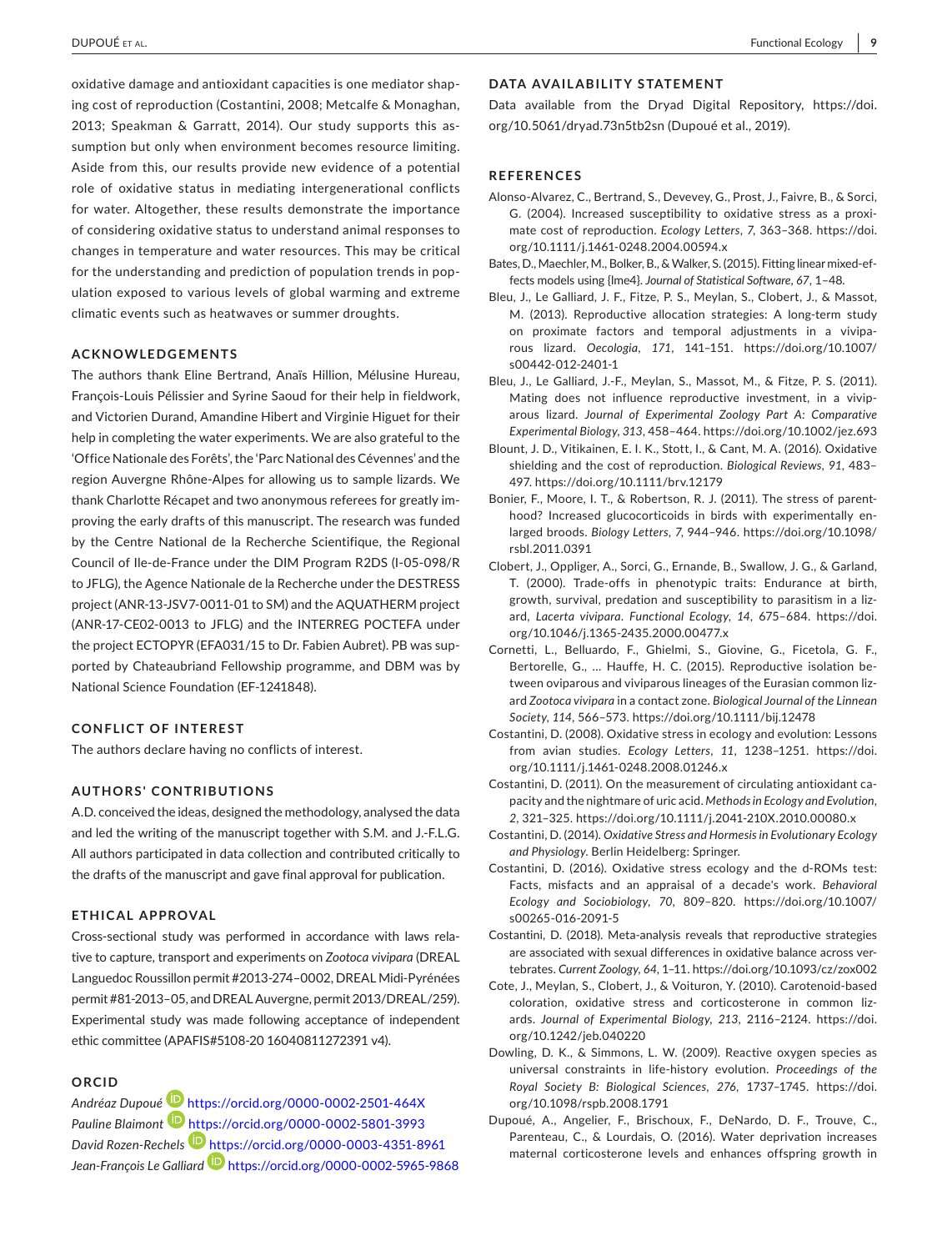the snake *Vipera aspis*. *Journal of Experimental Biology*, *219*, 658–667. <https://doi.org/10.1242/jeb.132639>

- Dupoué, A., Blaimont, P., Rozen-Rechels, D., Richard, M., Meylan, S., Clobert, J., … Le Galliard, J. F. (2019). Water availability and temperature induce changes in oxidative status during pregnancy in a viviparous lizard. *Dryad Digital Repository*, [https://doi.org/10.5061/](https://doi.org/10.5061/dryad.73n5tb2sn) [dryad.73n5tb2sn](https://doi.org/10.5061/dryad.73n5tb2sn)
- Dupoué, A., Brischoux, F., Angelier, F., DeNardo, D. F., Wright, C. D., & Lourdais, O. (2015). Intergenerational trade-off for water may induce a mother-offspring conflict in favour of embryos in a viviparous snake. *Functional Ecology*, *29*, 414–422. [https://doi.](https://doi.org/10.1111/1365-2435.12349) [org/10.1111/1365-2435.12349](https://doi.org/10.1111/1365-2435.12349)
- Dupoué, A., Le Galliard, J. F., Josserand, R., DeNardo, D. F., Decencière, B., Agostini, S., … Meylan, S. (2018). Water restriction causes an intergenerational trade-off and delayed mother-offspring conflict in a viviparous lizard. *Functional Ecology*, *32*, 676–686. [https://doi.](https://doi.org/10.1111/1365-2435.13009) [org/10.1111/1365-2435.13009](https://doi.org/10.1111/1365-2435.13009)
- Dupoué, A., & Lourdais, O. (2014). Relative reproductive effort drives metabolic changes and maternal emaciation during pregnancy in a viviparous snake. *Journal of Zoology*, *293*, 49–56. [https://doi.](https://doi.org/10.1111/jzo.12116) [org/10.1111/jzo.12116](https://doi.org/10.1111/jzo.12116)
- Dupoué, A., Rutschmann, A., Le Galliard, J. F., Clobert, J., Angelier, F., Marciau, C., … Meylan, S. (2017). Shorter telomeres precede population extinction in wild lizards. *Scientific Reports*, *7*, 16976. [https://doi.](https://doi.org/10.1038/s41598-017-17323-z) [org/10.1038/s41598-017-17323-z](https://doi.org/10.1038/s41598-017-17323-z)
- Dupoué, A., Rutschmann, A., Le Galliard, J.-F., Clobert, J., Blaimont, P., Sinervo, B., … Meylan, S. (2018). Reduction of baseline corticosterone secretion correlates with climate warming and drying across wild lizard populations. *Journal of Animal Ecology*, *87*, 1331–1341. <https://doi.org/10.1111/1365-2656.12843>
- Dupoué, A., Rutschmann, A., Le Galliard, J. F., Miles, D. B., Clobert, J., DeNardo, D. F., … Meylan, S. (2017). Water availability and environmental temperature correlate with geographic variation in water balance in common lizards. *Oecologia*, *185*, 561–571. [https://doi.](https://doi.org/10.1007/s00442-017-3973-6) [org/10.1007/s00442-017-3973-6](https://doi.org/10.1007/s00442-017-3973-6)
- Garratt, M., Vasilaki, A., Stockley, P., McArdle, F., Jackson, M., & Hurst, J. L. (2011). Is oxidative stress a physiological cost of reproduction? An experimental test in house mice. *Proceedings of the Royal Society B: Biological Sciences*, *278*, 1098–1106. [https://doi.org/10.1098/](https://doi.org/10.1098/rspb.2010.1818) [rspb.2010.1818](https://doi.org/10.1098/rspb.2010.1818)
- Harshman, L. G., & Zera, A. J. (2007). The cost of reproduction: The devil in the details. *Trends in Ecology & Evolution*, *22*, 80–86. [https://doi.](https://doi.org/10.1016/j.tree.2006.10.008) [org/10.1016/j.tree.2006.10.008](https://doi.org/10.1016/j.tree.2006.10.008)
- Heulin, B., Osenegg-Leconte, K., & Michel, D. (1997). Demography of a bimodal reproductive species of lizard (*Lacerta vivipara*): Survival and density characteristics of oviparous populations. *Herpetologica*, *53*, 432–444.
- Isaksson, C., Sheldon, B. C., & Uller, T. (2011). The challenges of integrating oxidative stress into life-history biology. *BioScience*, *61*, 194–202. <https://doi.org/10.1525/bio.2011.61.3.5>
- Josserand, R., Dupoué, A., Agostini, S., Haussy, C., Le Galliard, J.-F., & Meylan, S. (2017). Habitat degradation increases stress-hormone levels during the breeding season and decreases survival and reproduction in adult common lizards. *Oecologia*, *184*, 75–86. [https://doi.](https://doi.org/10.1007/s00442-017-3841-4) [org/10.1007/s00442-017-3841-4](https://doi.org/10.1007/s00442-017-3841-4)
- Kölliker, M., Boos, S., Wong, J. W. Y., Röllin, L., Stucki, D., Raveh, S., … Meunier, J. (2015). Parent-offspring conflict and the genetic tradeoffs shaping parental investment. *Nature Communications*, *6*, 6850. <https://doi.org/10.1038/ncomms7850>
- Kouyoumdjian, L., Gangloff, E. J., Souchet, J., Cordero, G. A., Dupoué, A., & Aubret, F. (2019). Transplanting gravid lizards to high elevation alters maternal and embryonic oxygen physiology, but not reproductive success or hatchling phenotype. *Journal of Experimental Biology*, *222*, jeb206839. [https://doi.org/10.1242/jeb.](https://doi.org/10.1242/jeb.206839) [206839](https://doi.org/10.1242/jeb.206839)
- Le Galliard, J. F., Fitze, P. S., Ferrière, R., & Clobert, J. (2005). Sex ratio bias, male aggression, and population collapse in lizards. *Proceedings of the National Academy of Sciences of the United States of America*, *102*, 18231–18236. <https://doi.org/10.1073/pnas.0505172102>
- Le Galliard, J. F., Marquis, O., & Massot, M. (2010). Cohort variation, climate effects and population dynamics in a short-lived lizard. *Journal of Animal Ecology*, *79*, 1296–1307. [https://doi.org/10.1111/](https://doi.org/10.1111/j.1365-2656.2010.01732.x) [j.1365-2656.2010.01732.x](https://doi.org/10.1111/j.1365-2656.2010.01732.x)
- Le Galliard, J. F., Massot, M., Baron, J. P., & Clobert, J. (2012). Ecological effects of climate change on European reptiles. In J. Brodie, E. Post, & D. Doak (Eds.), *Wildlife conservation in a changing climate* (pp. 179– 203). Chicago, IL: University of Chicago Press.
- Le Galliard, J. F., Paquet, M., & Mugabo, M. (2015). An experimental test of density-dependent selection on temperament traits of activity, boldness and sociability. *Journal of Evolutionary Biology*, *28*, 1144– 1155.<https://doi.org/10.1111/jeb.12641>
- Lepetz, V., Massot, M., Chaine, A. S., & Clobert, J. (2009). Climate warming and the evolution of morphotypes in a reptile. *Global Change Biology*, *15*, 454–466. [https://doi.org/10.1111/j.1365-](https://doi.org/10.1111/j.1365-2486.2008.01761.x) [2486.2008.01761.x](https://doi.org/10.1111/j.1365-2486.2008.01761.x)
- Lorenzon, P., Clobert, J., Oppliger, A., & John-Alder, H. (1999). Effect of water constraint on growth rate, activity and body temperature of yearling common lizard (L*acerta vivipara)*. *Oecologia*, *118*, 423–430. <https://doi.org/10.1007/s004420050744>
- Lorioux, S., Vaugoyeau, M., DeNardo, D. F., Clobert, J., Guillon, M., & Lourdais, O. (2013). Stage dependence of phenotypical and phenological maternal effects: Insight into squamate reptile reproductive strategies. *The American Naturalist*, *182*, 223–233. [https://doi.](https://doi.org/10.1086/670809) [org/10.1086/670809](https://doi.org/10.1086/670809)
- Lourdais, O., Dupoué, A., Guillon, M., Guiller, G., Michaud, B., & DeNardo, D. F. (2017). Hydric "costs" of reproduction: Pregnancy increases evaporative water loss in the snake *Vipera aspis*. *Physiological and Biochemical Zoology*, *90*, 663–672. [https://doi.](https://doi.org/10.1086/694848) [org/10.1086/694848](https://doi.org/10.1086/694848)
- Lourdais, O., Lorioux, S., Dupoué, A., Wright, C., & DeNardo, D. F. (2015). Embryonic water uptake during pregnancy is stage- and fecundity-dependent in the snake Vipera aspis. *Comparative Biochemistry and Physiology Part A: Molecular & Integrative Physiology*, *189*, 102– 106.<https://doi.org/10.1016/j.cbpa.2015.07.019>
- Marquis, O., Massot, M., & Le Galliard, J. F. (2008). Intergenerational effects of climate generate cohort variation in lizard reproductive performance. *Ecology*, *89*, 2575–2583. [https://doi.org/10.1890/](https://doi.org/10.1890/07-1211.1) [07-1211.1](https://doi.org/10.1890/07-1211.1)
- Mazerolle, M. J. (2017) *AICcmodavg: Model selection and multimodel inference based on (Q)AIC(c)*.
- Metcalfe, N. B., & Alonso-Alvarez, C. (2010). Oxidative stress as a life-history constraint: The role of reactive oxygen species in shaping phenotypes from conception to death. *Functional Ecology*, *24*, 984–996. [https://doi.org/10.1111/j.1365-2435.2010.](https://doi.org/10.1111/j.1365-2435.2010.01750.x) [01750.x](https://doi.org/10.1111/j.1365-2435.2010.01750.x)
- Metcalfe, N. B., & Monaghan, P. (2013). Does reproduction cause oxidative stress? An open question. *Trends in Ecology & Evolution*, *28*, 347–350.<https://doi.org/10.1016/j.tree.2013.01.015>
- Meylan, S., Dufty, A. M., & Clobert, J. (2003). The effect of transdermal corticosterone application on plasma corticosterone levels in pregnant *Lacerta vivipara*. *Comparative Biochemistry and Physiology Part A: Molecular & Integrative Physiology*, *134*, 497–503. [https://doi.](https://doi.org/10.1016/S1095-6433(02)00343-4) [org/10.1016/S1095-6433\(02\)00343-4](https://doi.org/10.1016/S1095-6433(02)00343-4)
- Meylan, S., Haussy, C., & Voituron, Y. (2010). Physiological actions of corticosterone and its modulation by an immune challenge in reptiles. *General and Comparative Endocrinology*, *169*, 158–166. [https://doi.](https://doi.org/10.1016/j.ygcen.2010.08.002) [org/10.1016/j.ygcen.2010.08.002](https://doi.org/10.1016/j.ygcen.2010.08.002)
- Møller, A. P., Karadas, F., & Mousseau, T. A. (2008). Antioxidants in eggs of great tits *Parus major* from Chernobyl and hatching success. *Journal of Comparative Physiology B: Biochemical, Systemic, and*